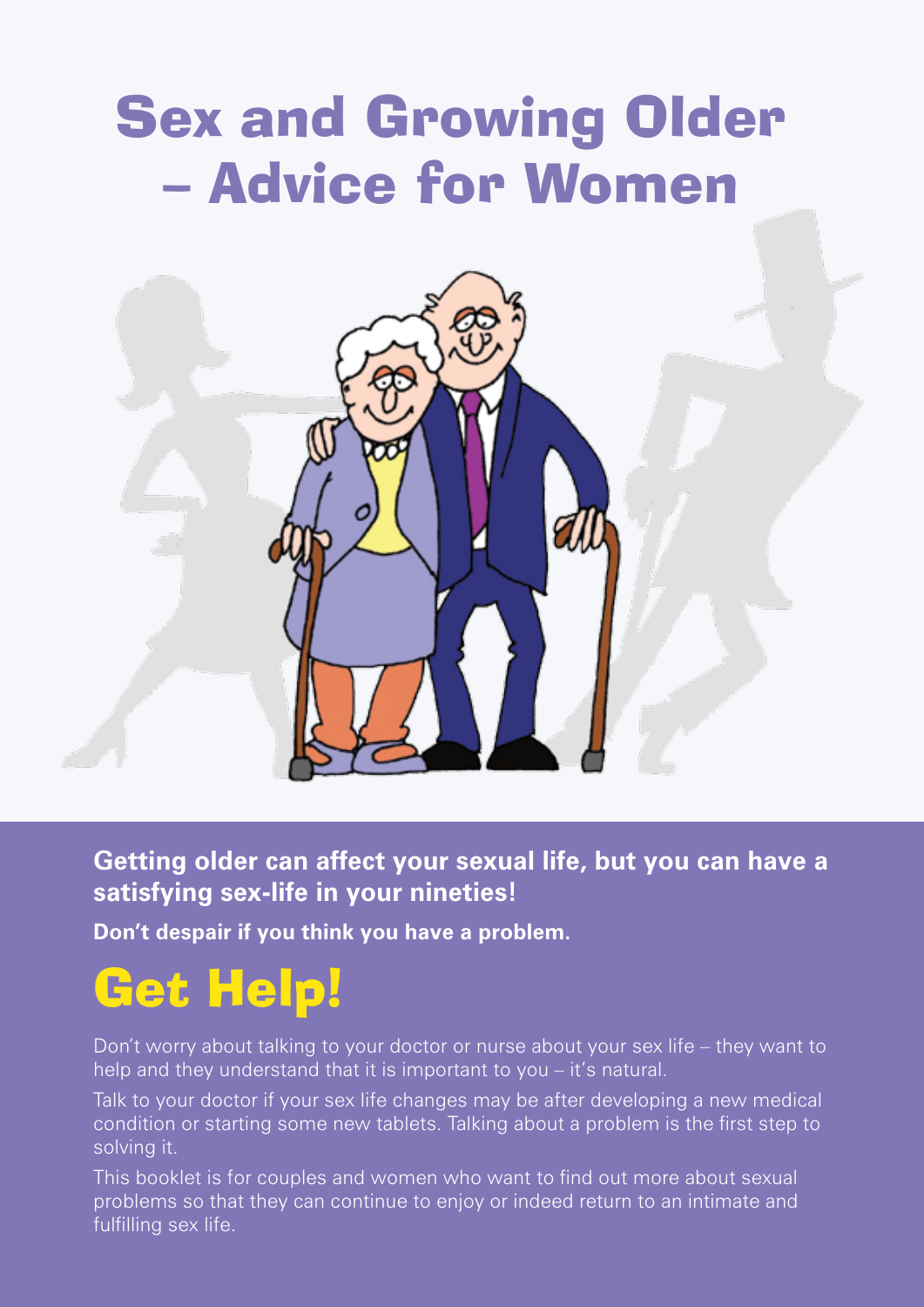### **Society often stereotypes older people, viewing them as too old to have sex or be interested in it.**

It is a myth, that older women did not, and older men could not, have sex and were not interested in it. However, many research studies have shown this is quite untrue. It is now realised that wanting to be sexually active one way or another continues well into old age for a high proportion of both men and women, and that they see this as enhancing their quality of life. Nevertheless, the idea of older women and men having sex has been almost a taboo subject until recent times.

## The Good News

Being sexually active does not mean to say that penetrative sex has to occur every time. It means that some form of satisfying sexual activity is possible – and indulged in. Getting older does not mean that a fall in desire or problems with sex are inevitable.

However, as couples grow older they may have different attitudes towards sex and this is influenced by their culture, religion, social norms and certain myths, as well as their physical health. It is therefore important to understand what effect ageing has on sex.

## More About Sex and Ageing

The capacity for sexual feelings involves many different parts of our lives - biological, physical, psychological and social. We are born with an inner sexual drive in order for the human race to continue and it is influenced by physical things like hormones, illness and medications, as well as the influences of mood and relationships, self-esteem, body image, and social expectations, such as what is considered appropriate sexual behaviour.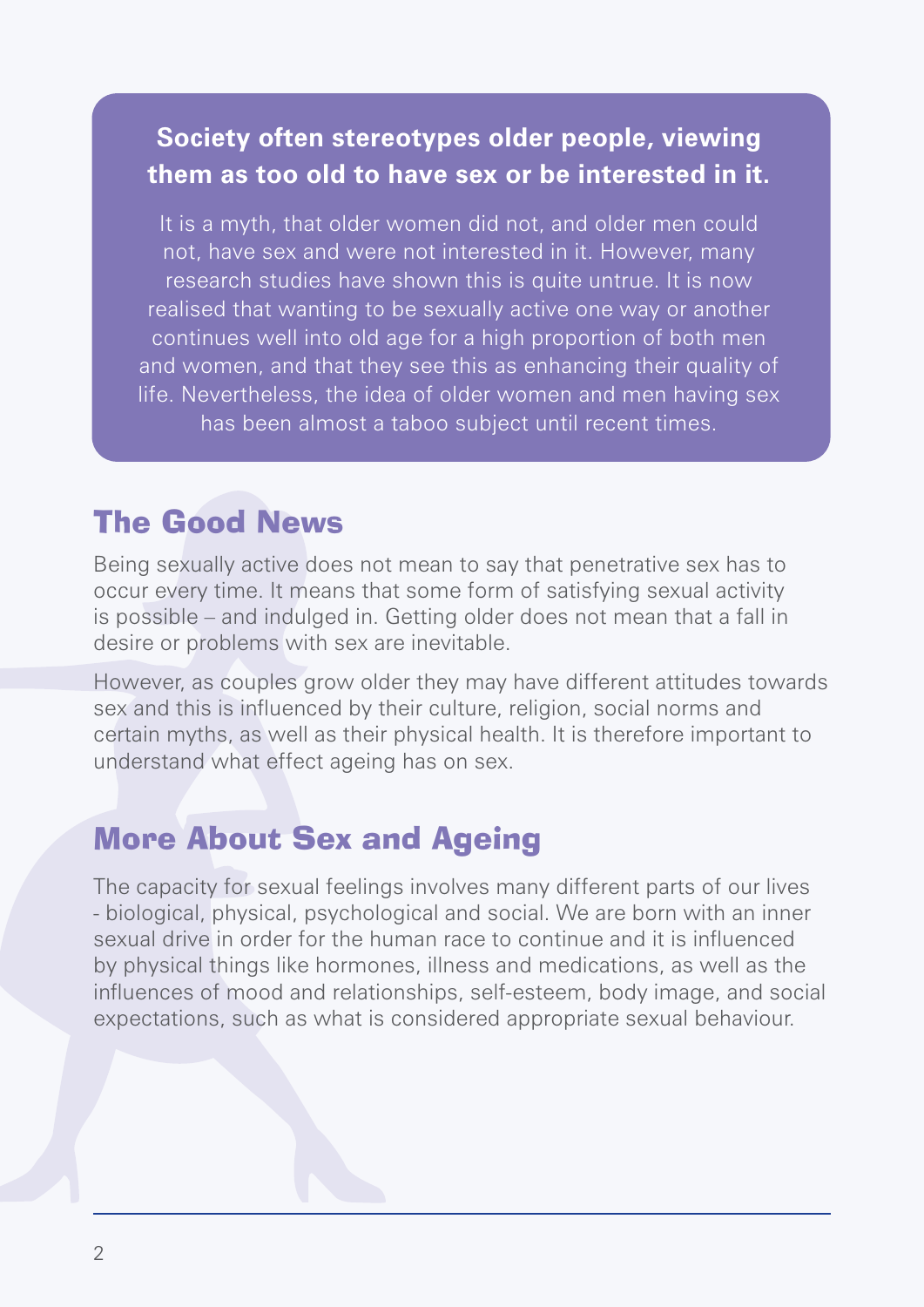## **The key to enjoying a fulfilling sexual relationship as we grow older is understanding ourselves and our partners, the changing needs that we might experience and accepting each other's individuality.**

Independent of age, enjoying satisfying sex is not purely about penetrative intercourse. It is about having an open mind about what sex is, thinking and feeling sexy, as well as allowing yourself to behave in a sexual way (cuddles, kisses, talks about sex and so on). Although sexual desire can decrease or diminish over the years, a lot of older couples continue being sexual with each other, and many also continue to masturbate, either alone or each other.

Your partner is probably ageing too and your partner's attitudes to your sexual relationship may have changed. Either of you may find that at some time you lose confidence and perhaps become unsure about how you would define a satisfying sexual life. It can be affected by various illnesses and infirmities which we encounter as we grow older People sometimes have to try to come to terms with themselves or their partner becoming terminally ill. However, under such difficult circumstances many feel it is comforting to maintain or even re-engender physical closeness

**However, ageing itself does have an effect on a person's sexual capability.**

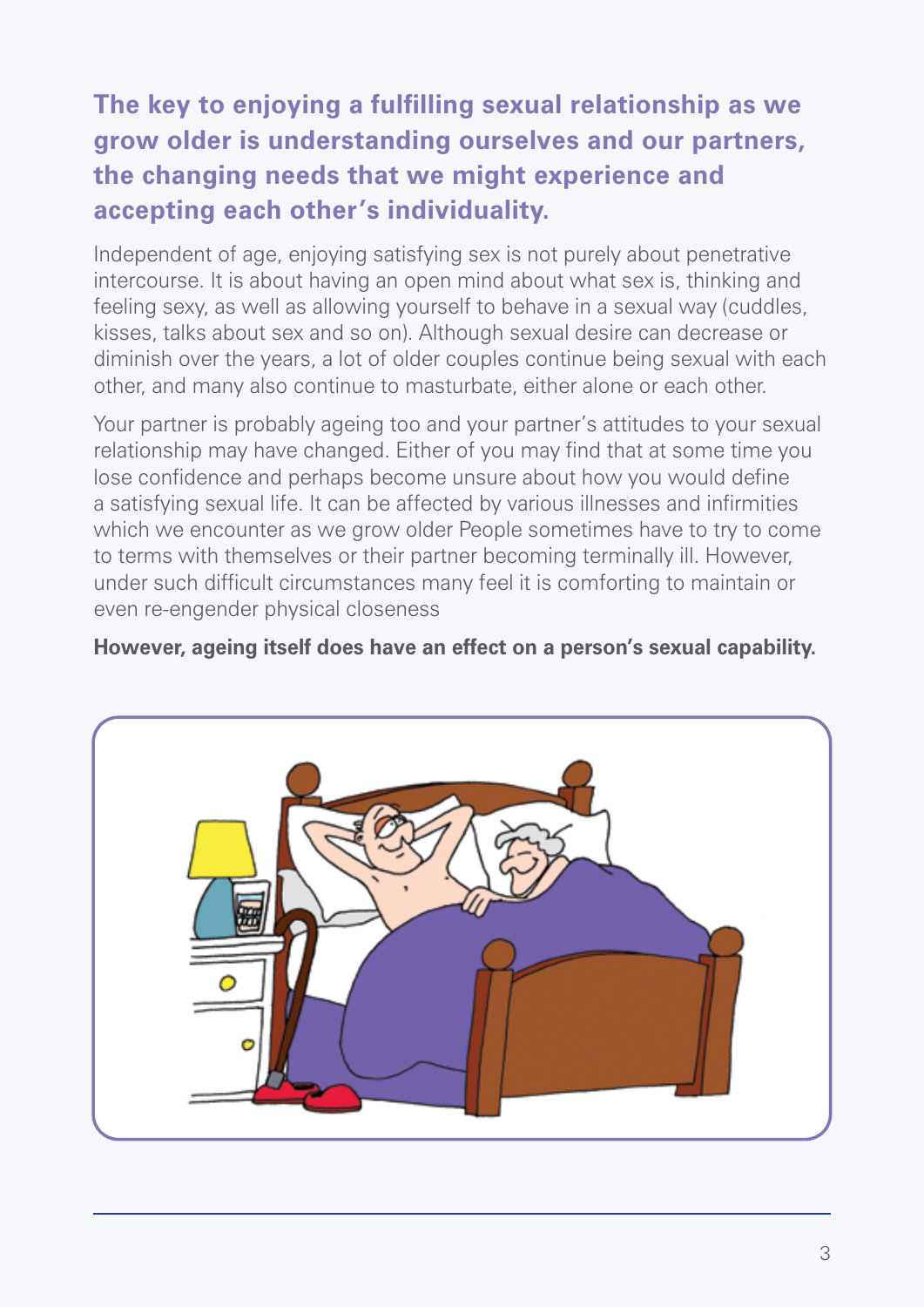## How are Women Affected?

Although very many women continue to have satisfying sex lives into old age, with the ageing process there may be some obstacles.

As a woman ages she will pass through the menopause, with periods ceasing at an average age of 51, although the menopause can happen much earlier, sometimes as a result of surgery.

People have quite a variety of feelings about the menopause, which can be influenced by their personal and cultural beliefs and ideas expressed by their partner and/or mother. Many women view the menopause as a welcome release from periods and any likelihood of pregnancy. Many also experience a surge in sexual interest after their periods stop, but some become less interested.

There are changes to the body, such as smaller, less firm breasts, which can make you feel less sexy, but this is natural, and happens to everyone, but some women do experience a loss of confidence and self-esteem.

Physically it is common for a woman to experience hot flushes and night sweats, aggravated if she has had her ovaries removed early. There is a reduction in the female sex hormone, oestrogen, which may lead to increased vaginal dryness (atrophic vaginitis) and sometimes pain on intercourse, as the walls of the vagina become thinner and less well lubricated. As the ovaries also produce a small amount of the male sex hormone, testosterone, which is also removed, a women can find her desire for sex goes down.

**Any change in your health could be affecting your sexual life so, if you notice an unwelcome change in your levels of sexual activity or enjoyment, in association with any illness, seek advice and help.**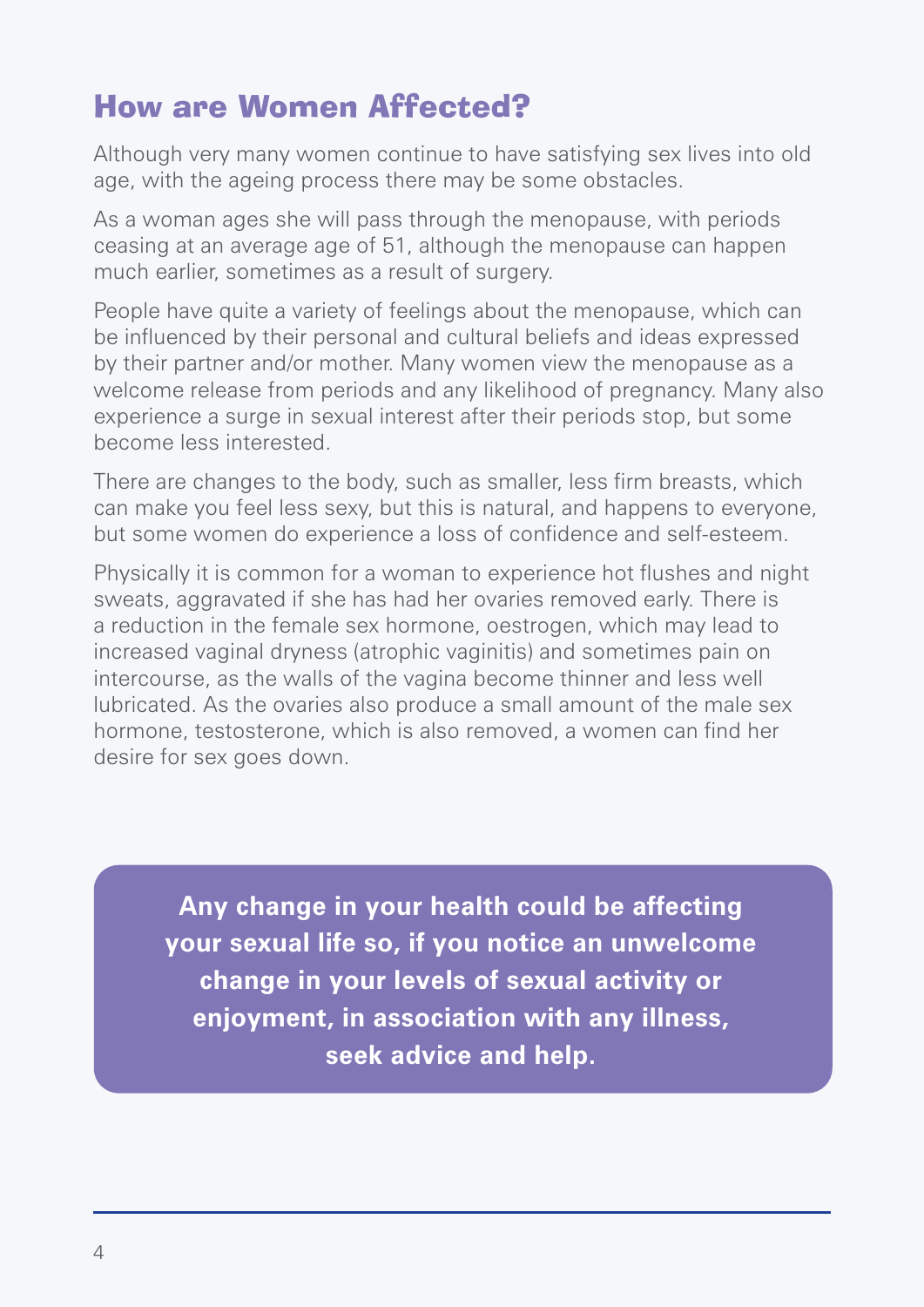There is help available for all of these difficulties so be willing to seek advice from your GP. Depending on your individual needs, your choice of treatment can include:

- low dose vaginal oestrogens for local use, as a cream, vaginal tablets, rings or pessaries
- **•** hormone replacement therapy (HRT)
- **•** a tiny regular amount of replacement testosterone
- **•** water-based lubricants
- **•** self-help advice
- **•** sex therapy

#### **Don't be embarrassed – your GP will have a lot of experience in these common problems.**

**Gynaecological and Urological problems** can have a significant impact on your sexual life:

**• Incontinence**, otherwise leaking urine, usually caused by lax pelvic floor muscles, can be a great nuisance in old age and can badly affect sexual function, especially if you are overweight.

Some women who leak find it is difficult to have sex and may feel put off by feelings of guilt or even disgust. **It is important to ask for help for this**, despite the fact that some women do still manage to have satisfying sex lives.

- **Water works infections often** irritate the vaginal area, leading to discomfort during sex.
- **Kidney failure** can also lower sexual desire.
- **Prolapse** of a pelvic organ such as the vaginal wall, bladder or uterus (front passage) or rectum (back passage) can also become very troublesome in old age and affect your sexual functioning but need not necessarily damage your sexual life.

One study demonstrated that the impact of a prolapse on your sexual life was heavily influenced by how you felt about the prolapse and how much it affected your self-esteem. However, **a prolapse can usually be successfully treated**, so ask for help to sort it out.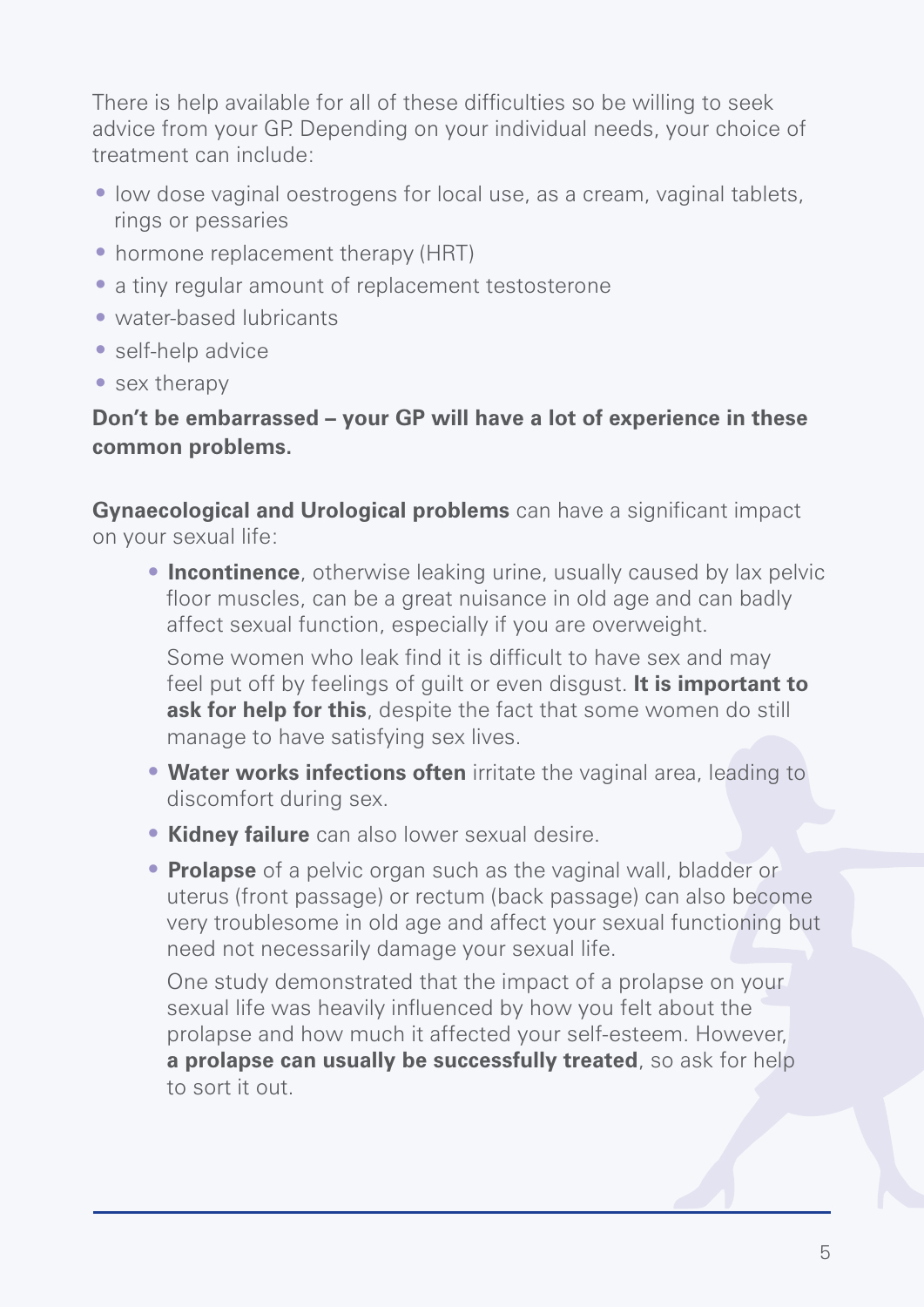**Thyroid** problems - Too little thyroid makes the pulse much slower and the body slows down too. Everything therefore becomes a chore to do, and a woman's sexual drive and interest is very much less. Too much thyroid causes a very rapid pulse, causing sweating and palpitation, restlessness and anxiety. Both these conditions are simple to treat nowadays

**Cardiovascular problems** such as high blood pressure, poor circulation, a heart attack, a stroke or just ageing blood vessels can impair your sex life as a woman.

If you or your partner have had a previous heart attack, it may make you nervous about having sex Your GP will give you advice on treatment and management. (Some blood pressure treatments can reduce desire and ability in women as well as men, and you need to discuss the choice of drugs with the doctor, bearing this in mind).

**Arthritis, back pain and other joint or muscle problems** can be very disabling as you get older, affecting your flexibility and capacity for physical exertion and your interest. Don't be put off at the thought of sex, though, but you and your partner may need to be prepared to experiment to find the most comfortable sexual positions. Using microwavable heated pads around sore joints and careful timing of pain killers may help in arthritis or any condition where there is chronic pain.

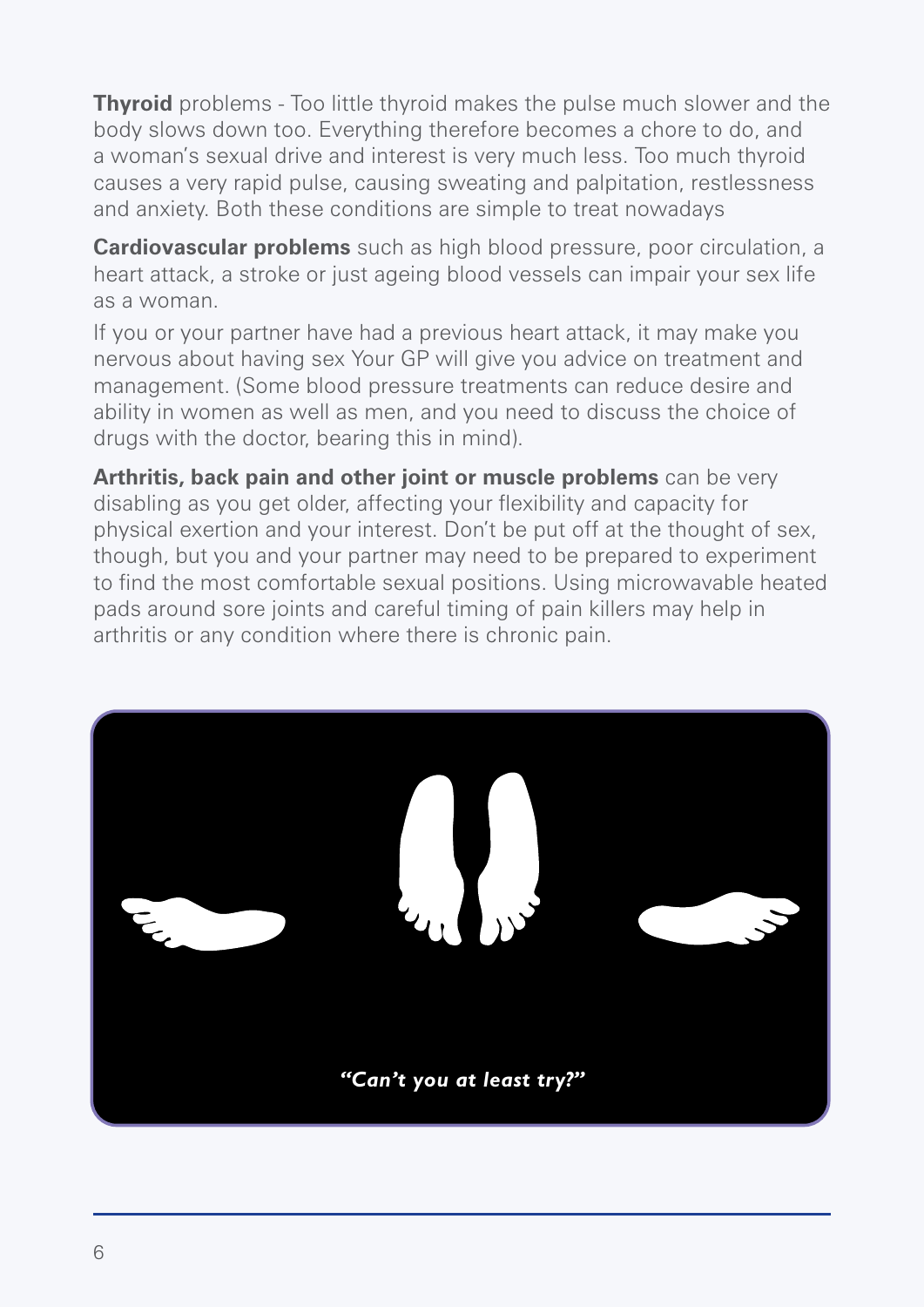**Diabetes** does not impair sexual functioning in the majority of women. It can however, be associated with reduced interest in sex, more difficulty with arousal and sometimes pain while actually having sex. It can also be difficult to adjust to a new diagnosis of diabetes and this alone can have an impact on your sexual life. Treatment includes extra lubrication or a clitoral vacuum pump.

**A neurological illness** can affect your sexual functioning in several ways. Arousal is regulated by the brain and the nervous system, so in Parkinson's disease, for example, there can be specific difficulties such as tremor and slowness of movement, which can be very frustrating. It is worth talking to your GP or to a neurologist to see what help is available, as you won't be the only person who has experienced these difficulties.

**Mental Health** difficulties can affect your sexual functioning directly, by diminishing energy and motivation for sexual activity as well as lowering your self-esteem. However, these difficulties can also affect your sexual functioning indirectly. If you suffer with depression, which is more common in women, you may be prescribed an antidepressant. This may work wonders for your depression but can lower your sexual interest and drive (they also may have a big adverse effect on a man). There are many different antidepressants available and so, if you ask your GP, you should be able to swap to one with less likelihood of sexual side-effects. Similarly antipsychotic tablets can have adverse effects.

Many other **medications** can affect sexual function in women. So, if you are taking any new drugs and find that it affects your sex life, do tell your doctor and see if there is an alternative. As a couple, you could benefit from help and support to overcome some of these hurdles.

#### **When circumstances feel overwhelming, help is available. Complex feelings can be explored in psychosexual therapy, at any age.**

Please remember also, that the Sexual Advice Association has a helpline where you can get personalised advice and support from many factsheets, as well as a list of addresses and links.